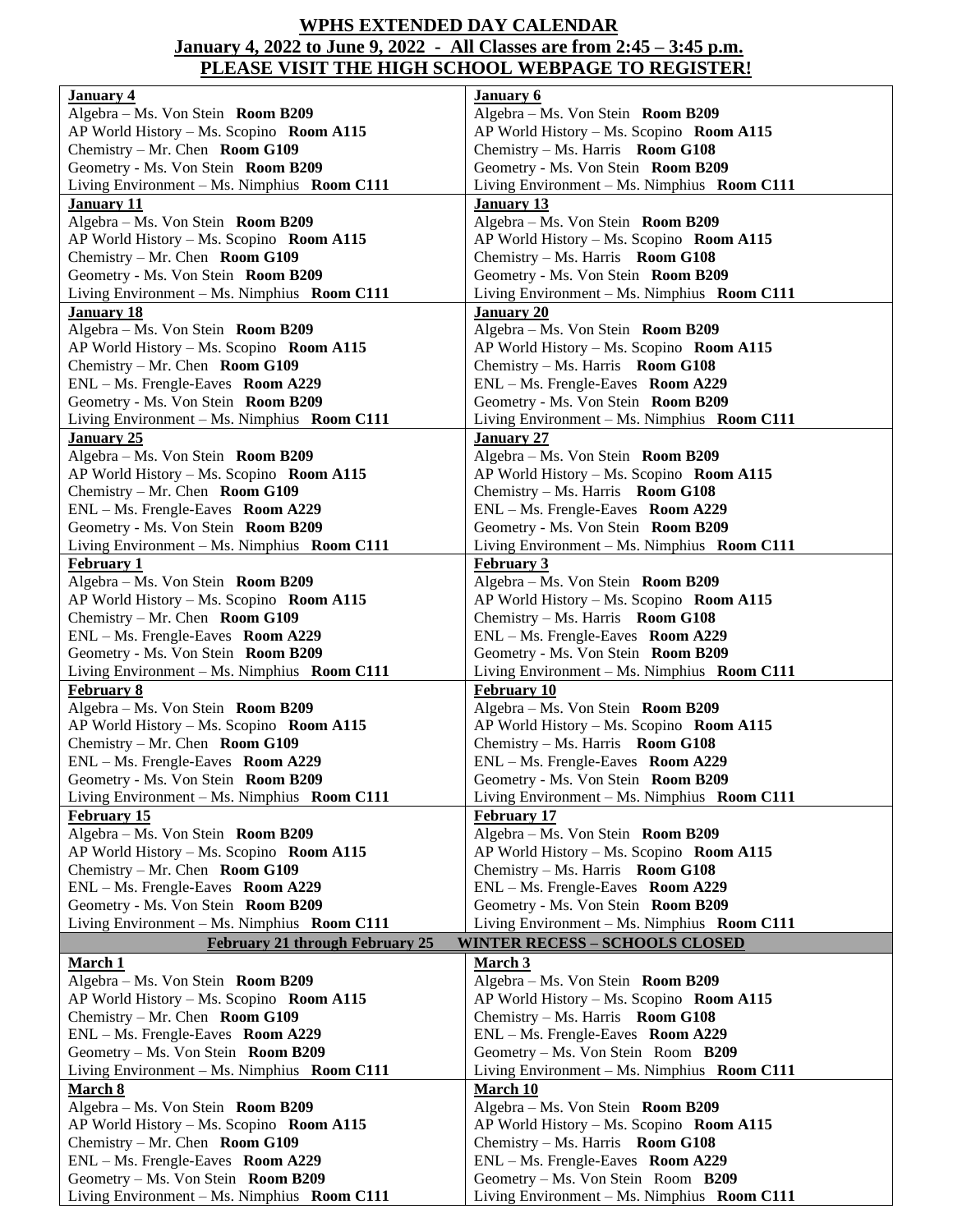| March 15                                                                | March 17                                                                |
|-------------------------------------------------------------------------|-------------------------------------------------------------------------|
| Algebra - Ms. Von Stein Room B209                                       | Algebra - Ms. Von Stein Room B209                                       |
| AP World History - Ms. Scopino Room A115                                | AP World History - Ms. Scopino Room A115                                |
| Chemistry - Mr. Chen Room G109                                          | Chemistry - Ms. Harris Room G108                                        |
| ENL - Ms. Frengle-Eaves Room A229                                       | ENL - Ms. Frengle-Eaves Room A229                                       |
| Geometry - Ms. Von Stein Room B209                                      | Geometry - Ms. Von Stein Room B209                                      |
| Living Environment - Ms. Nimphius Room C111                             | Living Environment - Ms. Nimphius Room C111                             |
| <b>March 22</b>                                                         | March 24                                                                |
| Algebra - Ms. Von Stein Room B209                                       | Algebra - Ms. Von Stein Room B209                                       |
| AP World History - Ms. Scopino Room A115                                | AP World History - Ms. Scopino Room A115                                |
| Chemistry – Mr. Chen Room G109                                          | Chemistry $-$ Ms. Harris Room G108                                      |
| ENL - Ms. Frengle-Eaves Room A229                                       | ENL - Ms. Frengle-Eaves Room A229                                       |
| Geometry - Ms. Von Stein Room B209                                      | Geometry – Ms. Von Stein Room B209                                      |
|                                                                         |                                                                         |
| Living Environment – Ms. Nimphius Room C111                             | Living Environment - Ms. Nimphius Room C111                             |
| <b>March 29</b>                                                         | March 31                                                                |
| Algebra – Ms. Von Stein Room B209                                       | Algebra – Ms. Von Stein Room B209                                       |
| AP World History - Ms. Scopino Room A115                                | AP World History - Ms. Scopino Room A115                                |
| Chemistry - Mr. Chen Room G109                                          | Chemistry - Ms. Harris Room G108                                        |
| ENL - Ms. Frengle-Eaves Room A229                                       | ENL - Ms. Frengle-Eaves Room A229                                       |
| Geometry - Ms. Von Stein Room B209                                      | Geometry – Ms. Von Stein Room B209                                      |
| Living Environment – Ms. Nimphius Room C111                             | Living Environment - Ms. Nimphius Room C111                             |
| <b>April 5</b>                                                          | <b>April 7</b>                                                          |
| Algebra – Ms. Von Stein Room B209                                       | Algebra – Ms. Von Stein Room B209                                       |
| AP World History - Ms. Scopino Room A115                                | AP World History - Ms. Scopino Room A115                                |
| Chemistry – Mr. Chen Room $G109$                                        | Chemistry – Ms. Harris Room G108                                        |
| ENL – Ms. Frengle-Eaves Room A229                                       | ENL - Ms. Frengle-Eaves Room A229                                       |
| Geometry – Ms. Von Stein Room B209                                      | Geometry – Ms. Von Stein Room B209                                      |
| Living Environment - Ms. Nimphius Room C111                             | Living Environment - Ms. Nimphius Room C111                             |
| April 11 through April 15                                               | <b>SPRING BREAK SCHOOLS CLOSED</b>                                      |
|                                                                         |                                                                         |
| April 19                                                                | April 21                                                                |
| Algebra – Ms. Von Stein Room B209                                       | Algebra – Ms. Von Stein Room B209                                       |
| AP World History - Ms. Scopino Room A115                                | AP World History - Ms. Scopino Room A115                                |
|                                                                         |                                                                         |
|                                                                         |                                                                         |
| Chemistry – Mr. Chen Room G109                                          | Chemistry $-$ Ms. Harris Room G108                                      |
| ENL - Ms. Frengle-Eaves Room A229                                       | ENL - Ms. Frengle-Eaves Room A229                                       |
| Geometry - Ms. Von Stein Room B209                                      | Geometry - Ms. Von Stein Room B209                                      |
| Living Environment – Ms. Nimphius Room C111                             | Living Environment - Ms. Nimphius Room C111                             |
| <b>April 26</b>                                                         | <b>April 28</b>                                                         |
| Algebra - Ms. Von Stein Room B209                                       | Algebra - Ms. Von Stein Room B209                                       |
| AP World History - Ms. Scopino Room A115                                | AP World History - Ms. Scopino Room A115                                |
| Chemistry – Mr. Chen Room $G109$                                        | Chemistry $-Ms$ . Harris Room G108                                      |
| $ENL - Ms.$ Frengle-Eaves Room A229                                     | ENL - Ms. Frengle-Eaves Room A229                                       |
| Geometry – Ms. Von Stein Room B209                                      | Geometry – Ms. Von Stein Room B209                                      |
| Living Environment - Ms. Nimphius Room C111                             | Living Environment - Ms. Nimphius Room C111                             |
| May 3                                                                   | May 5                                                                   |
| Algebra - Ms. Von Stein Room B209                                       | Algebra - Ms. Von Stein Room B209                                       |
| AP World History - Ms. Scopino Room A115                                | AP World History - Ms. Scopino Room A115                                |
| Chemistry – Mr. Chen Room G109                                          | Chemistry – Ms. Harris Room G108                                        |
| ENL - Ms. Frengle-Eaves Room A229                                       | ENL - Ms. Frengle-Eaves Room A229                                       |
| Geometry - Ms. Von Stein Room B209                                      | Geometry - Ms. Von Stein Room B209                                      |
| Living Environment – Ms. Nimphius Room C111                             | Living Environment - Ms. Nimphius Room C111                             |
| May 10                                                                  | May 12                                                                  |
| Algebra – Ms. Von Stein Room B209                                       | Algebra – Ms. Von Stein Room B209                                       |
| AP World History - Ms. Scopino Room A115                                | AP World History - Ms. Scopino Room A115                                |
| Chemistry – Mr. Chen Room $G109$                                        | Chemistry $-Ms$ . Harris Room G108                                      |
| ENL - Ms. Frengle-Eaves Room A229                                       | ENL - Ms. Frengle-Eaves Room A229                                       |
| Geometry – Ms. Von Stein Room B209                                      | Geometry – Ms. Von Stein Room B209                                      |
| Living Environment $-$ Ms. Nimphius Room C111                           | Living Environment $-Ms$ . Nimphius Room C111                           |
| <b>May 17</b>                                                           | <b>May 19</b>                                                           |
|                                                                         |                                                                         |
| Algebra - Ms. Von Stein Room B209                                       | Algebra – Ms. Von Stein Room B209                                       |
| AP World History - Ms. Scopino Room A115                                | AP World History - Ms. Scopino Room A115                                |
| Chemistry – Mr. Chen Room G109                                          | Chemistry - Ms. Harris Room G108                                        |
| ENL - Ms. Frengle-Eaves Room A229<br>Geometry – Ms. Von Stein Room B209 | ENL - Ms. Frengle-Eaves Room A229<br>Geometry - Ms. Von Stein Room B209 |